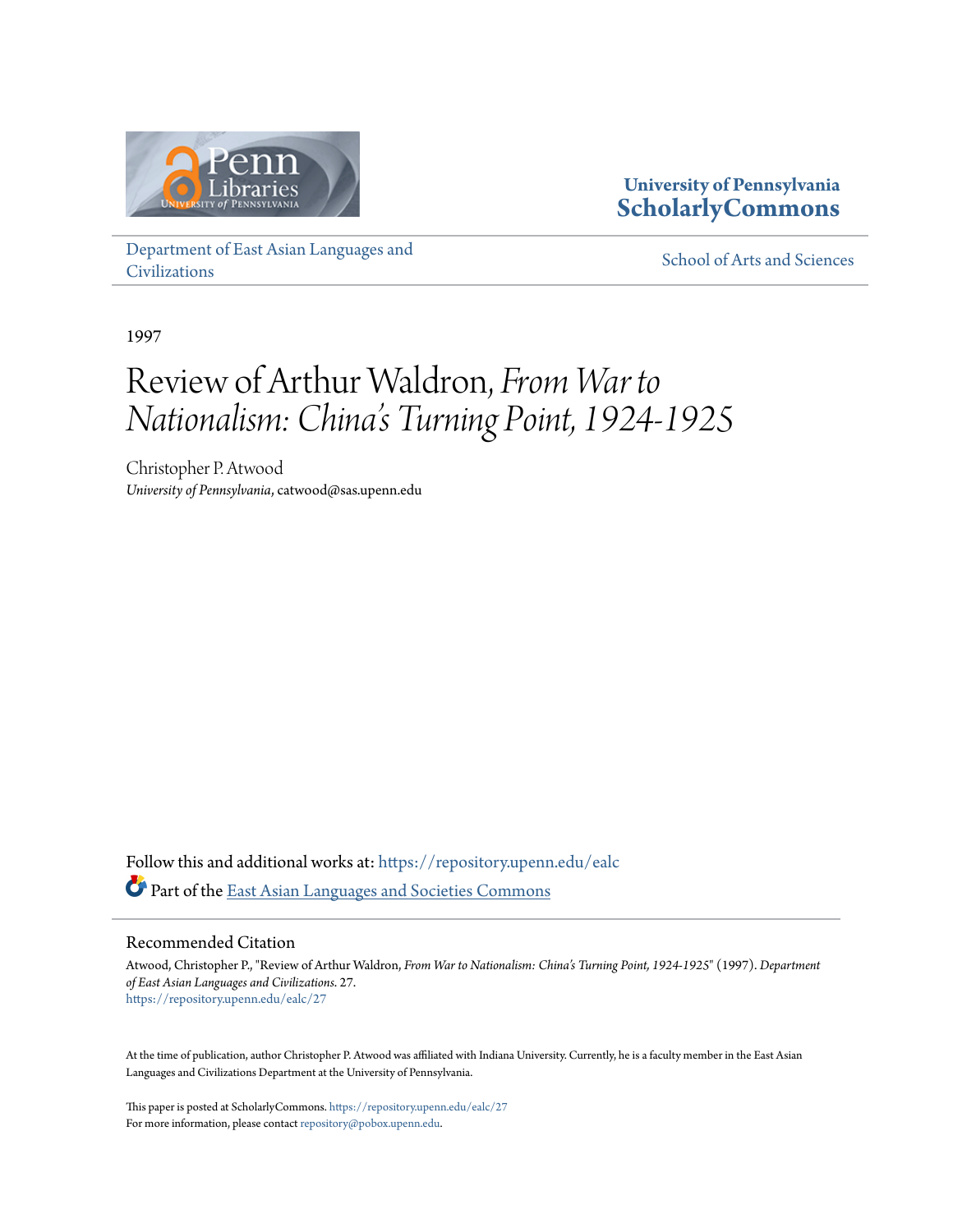### Review of Arthur Waldron, *From War to Nationalism: China's Turning Point, 1924-1925*

#### **Disciplines**

Arts and Humanities | East Asian Languages and Societies

#### **Comments**

At the time of publication, author Christopher P. Atwood was affiliated with Indiana University. Currently, he is a faculty member in the East Asian Languages and Civilizations Department at the University of Pennsylvania.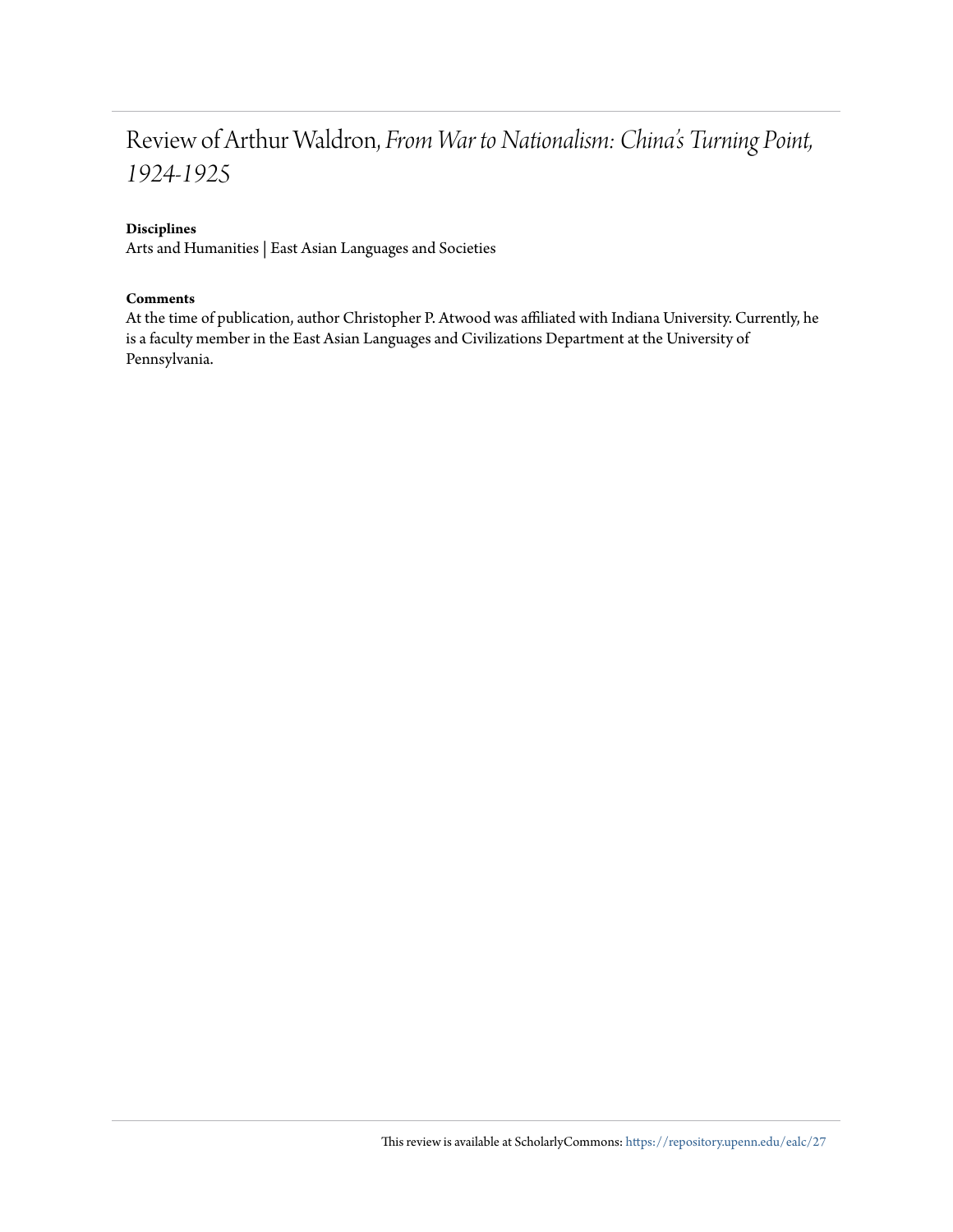# REVIEWS 81

the north during the civil war, and marked the beginning of anti-government the north during the civil war, and marked the beginning of anti-government activity that characterized the next three years.<br>The other major themes that are briefly addressed in Yick's study are the

The other major themes that are briefly addressed in Yick's study are the<br>neur government business and telecommunications sectors of post-war Bei-The other major themes that are briefly addressed in Yick's study are the<br>labour, government, business and telecommunications sectors of post-war Bei-<br>iing-Tianiin. One might assume that organizing labour movements would h labour, government, business and telecommunications sectors of post-war Bei-<br>jing-Tianjin. One might assume that organizing labour movements would have<br>been the most important activity of the communists, but this was not t jing-Tianjin. One might assume that organizing labour movements would have<br>been the most important activity of the communists, but this was not the case.<br>Despite official Party rhatoric, the CCP's success in the urban sphe been the most important activity of the communists, but this was not the case.<br>Despite official Party rhetoric, the CCP's success in the urban sphere during the<br>civil war was limited to the student movements. The Party's l Despite official Party rhetoric, the CCP's success in the urban sphere during the<br>civil war was limited to the student movements. The Party's limited inroads into<br>extensional labour wave the result of economia and not poli civil war was limited to the student movements. The Party's limited inroads into<br>organized labour were the result of economic and not political issues. Local<br>grigyanese, related to wages and the treatment of workers, were organized labour were the result of economic and not political issues. Local<br>grievances, related to wages and the treatment of workers, were the catalysts<br>for strikes, not the communists' anti-GMD ideology. Vick goes so fa grievances, related to wages and the treatment of workers, were the catalysts<br>for strikes, not the communists' anti-GMD ideology. Yick goes so far as to con-<br>alude that labour uncest "played a minimal role in furthering th for strikes, not the communists' anti-GMD ideology. Yick goes so far as to conclude that labour unrest "played a minimal role in furthering the Nationalist loss of authority." (p. 149) The strikes that did take place in th clude that labour unrest "played a minimal role in furthering the Nationalist loss<br>of authority." (p. 149) The strikes that did take place in the northern cities, and<br>there were many of them, were the natural result of foo of authority." (p. 149) The strikes that did take place in the northern cities, and<br>there were many of them, were the natural result of food shortages and mone-<br>term grispe that characterized the post war period. Workers s there were many of them, were the natural result of food shortages and mone-<br>tary crises that characterized the post-war period. Workers struck over 'bread<br>and butter' issues and not for lofty ideals tary crises that characterized the post-war period. Workers struck over 'bread and butter' issues and not for lofty ideals.<br>This is a well-organized and researched book. Yick's extensive bibliography,

d butter' issues and not for lofty ideals.<br>This is a well-organized and researched book. Yick's extensive bibliography,<br>sich contains dozens of recently published Chinese studies and document col-This is a well-organized and researched book. Yick's extensive bibliography,<br>which contains dozens of recently published Chinese studies and document col-<br>leating will gave as a solid foundation for any future research on which contains dozens of recently published Chinese studies and document collections, will serve as a solid foundation for any future research on the civil war<br>ported. The book should be read by all those examining the bis ections, will serve as a solid foundation for any future research on the civil war<br>period. The book should be read by all those examining the history of twentieth<br>contum: China, and perticularly the CCB It not only challen period. The book should be read by all those examining the history of twentieth<br>century China, and particularly the CCP. It not only challenges many of our past<br>concentions of the Chinese Povelution but also provides a pos century China, and particularly the CCP. It not only challenges many of our past<br>conceptions of the Chinese Revolution but also provides a possible framework<br>and context into which the other student movements of this centu and context into which the other student movements of this century can be placed.

Acadia University, Nova Scotia and Robert John Perrins

Waldron, Arthur: From War to Nationalism: China's Turning Point, 1924- 1925. (Cambridge University Press, 1995), xix + 366 pp., \$ 39.95. ISBN 0-521- 47238-5.

As in his The Great Wall of China, Arthur Waldron has again turned to Chinese military-political history to subvert some long-standing verities of Chinese his tory. In The Great Wall he discredited the complementary myths of the Great Wall and a "monolithic" pre-modern China. In From War to Nationalism, he takes on the guiding argument in mainstream modern Chinese history: the struc tural incapacity of the China's status quo regime and the consequent inevitability of a nationalist revolution.

 Waldron argues on the contrary that by 1924 what he calls the "Northern System" had stabilized after the difficult decade of the 1920s, and that the Beijing government under Wu Peifu bid fair to resolve China's pressing problems. Wal dron thus finds the roots of the Nationalist revolution of 1926-1928 not in any systemic deficiency of the Northern regime, but rather in the widespread disrup tion produced by the Secong Zhili-Fengtian War of 1924. It was the war's defeat of the dominant Zhili clique that both gave credibility to the previously marginal "anti-imperialist, anti-feudal" critique, and weakened the forces of order enough to give the Northern Expedition a chance of victory.

JAH 31/1 (1997)